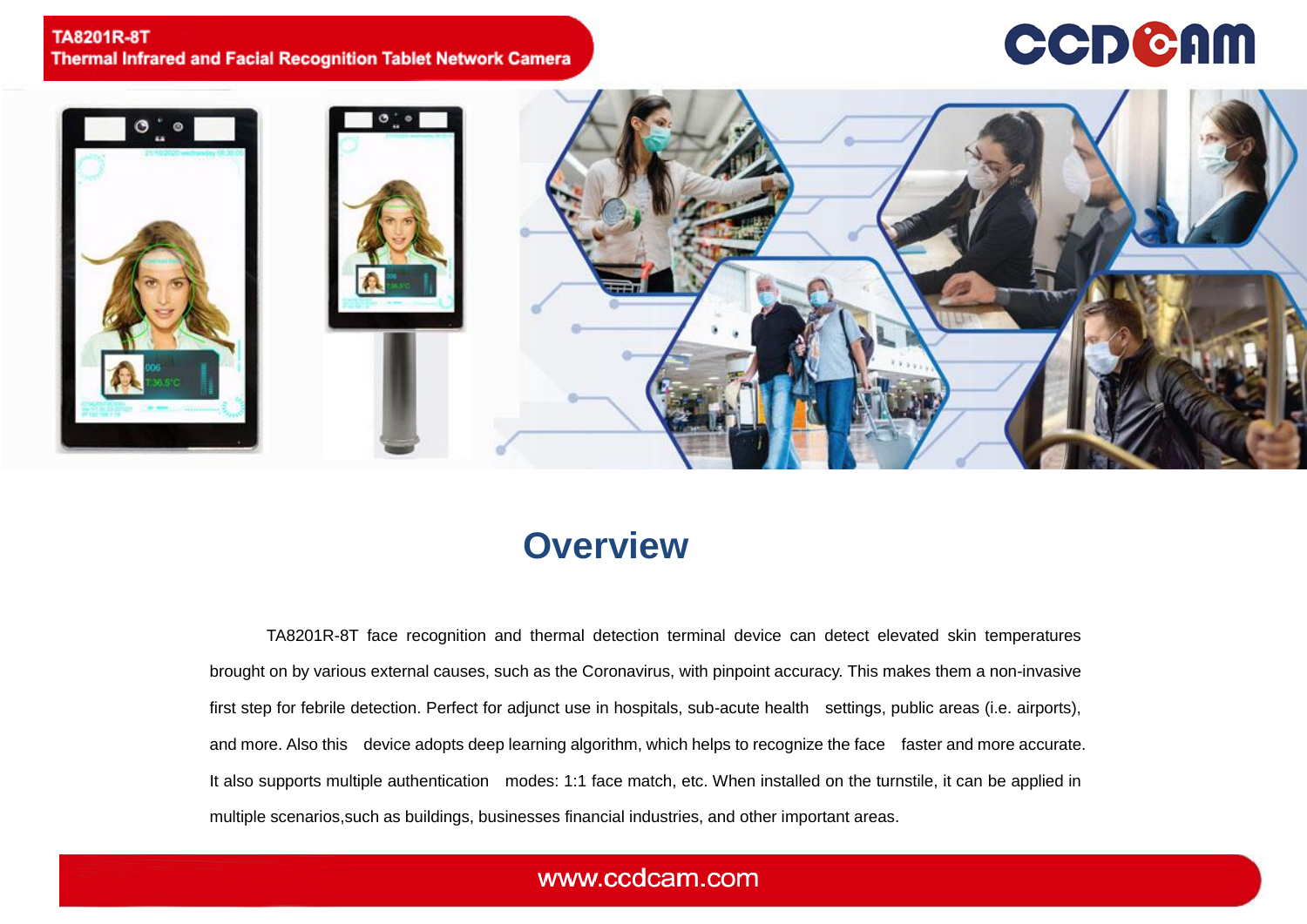



## **Present Situation**

As people are getting back to work and daily routines, it is crucial for businesses to maximize efficiency of their access control systems under the new normal situation, which requires safe and fast temperature screening, access and attendance, as well as visitor managements.

www.ccdcam.com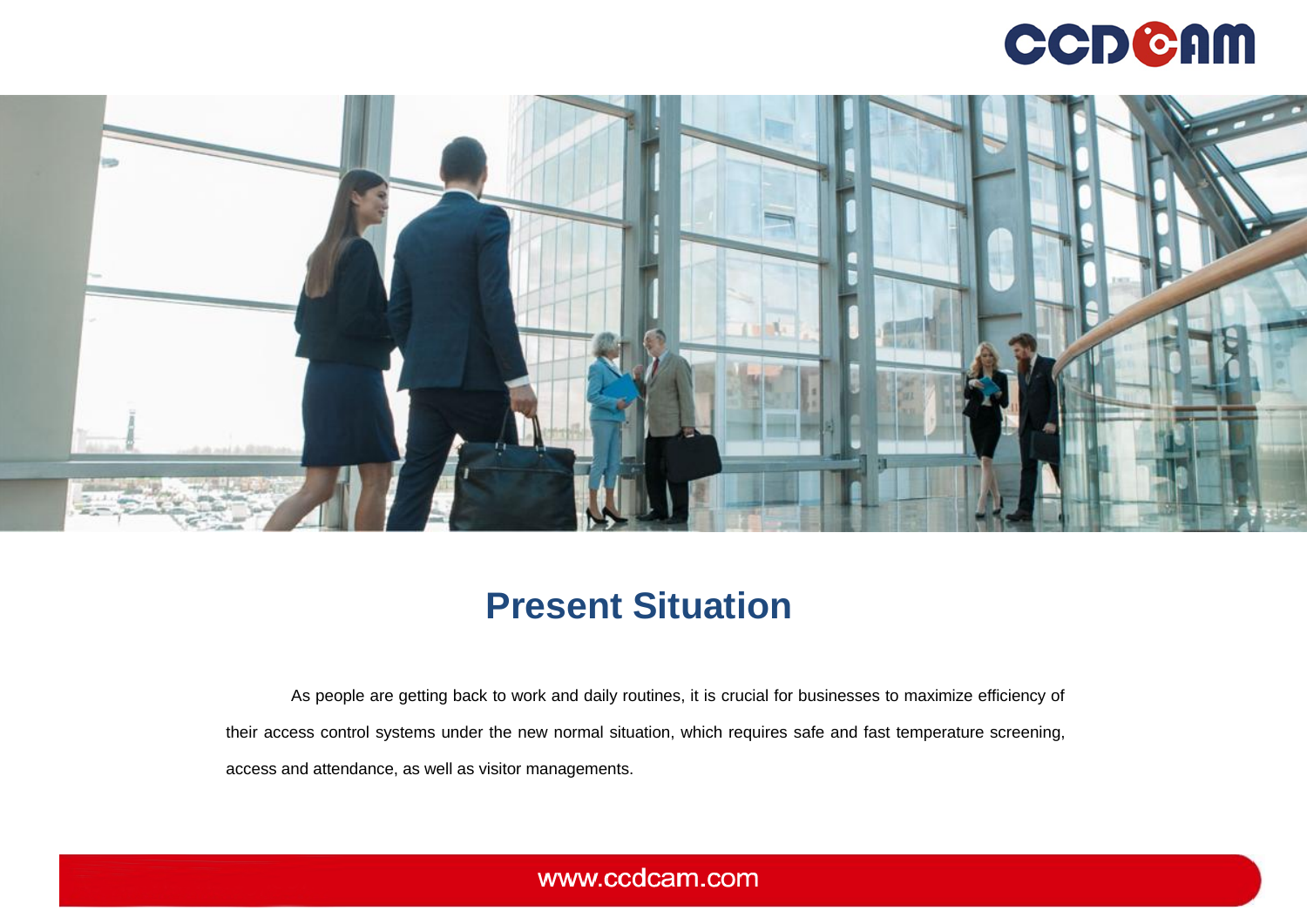

## **Product Features**



- 1> Temperature measurement; If the body temperature is higher than the standard of coronavirus, the device will alarm;
- 2> Support gate channel access, if you install the device at the gate channel, just suitable face recognition and correct temperature guys can enter into the house;
- 3> If the device is used by company, it support to staff attendance;
- 4> Thermal and optical Bi-spectrum with facial recognition;
- 5> Built-in high accuracy thermal infrared module, temperature detection range 35℃~42℃, precision±0.3℃;
- 6> Face detection speed:<300m;
- 7> Face Capacity: Max. 50,000 face storage;
- 8> 8 inch LCD Screen, 2 MP wide-angle dual lens;
- 9> Support Wiegand output and relay interface.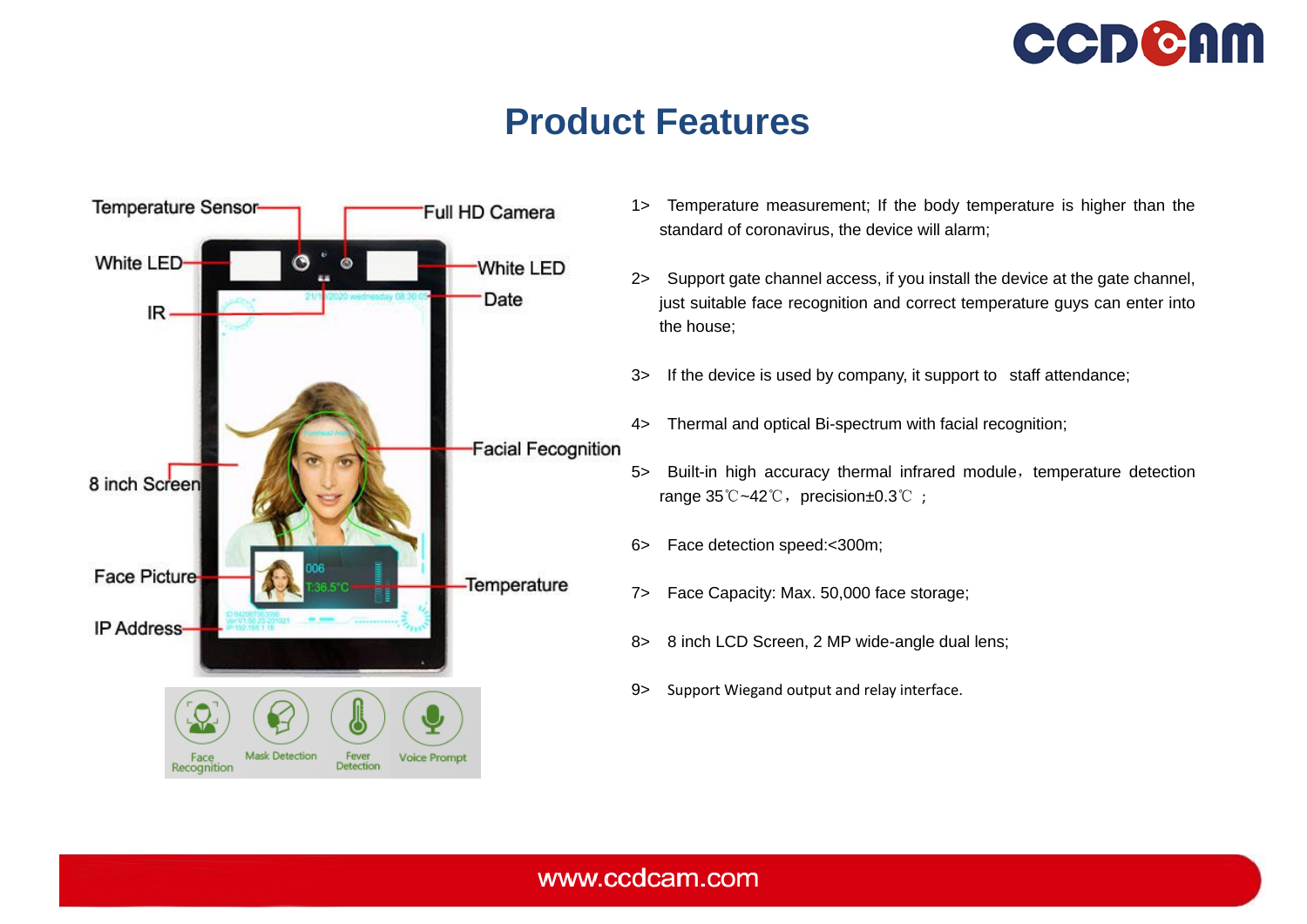

# **Specifiction**

| <b>Mode</b>                          | <b>Thermal Infrared and Face Recognition Tablet Network Camera</b>            |
|--------------------------------------|-------------------------------------------------------------------------------|
|                                      | <b>TA8201R-8T</b>                                                             |
| <b>Display</b>                       | 8 inch LCD                                                                    |
| <b>Thermal</b>                       |                                                                               |
| Image Sensor                         | Far infrared temperature sensor                                               |
| Resolution                           | 80×60                                                                         |
| Spectral Range                       | $8 - 14$ um                                                                   |
| <b>Temperature Measurement Range</b> | Range: 35~42°C Precision:±0.3°C                                               |
| Field of View                        | $33^\circ$                                                                    |
| <b>Temperature Measurement</b>       | Global and regional                                                           |
| <b>Temperature Exception Alarm</b>   | High temperature limit, Low temperature limit, Regional temperature exception |
| <b>Optical</b>                       |                                                                               |
| Lens Length                          | 3.6 <sub>mm</sub>                                                             |
| Field of View                        | $118^\circ$                                                                   |
| Min. Illumination                    | Color: 0.005Lux @ (F1.2, AGC ON), B/W: 0.001 Lux @ (F1.2, AGC ON)             |
| <b>WDR</b>                           | $\geq$ 120dB                                                                  |
| S/N Ratio                            | $\geq$ 46dB (AGC OFF)                                                         |
| <b>Shutter Speed</b>                 | 1/5s to 1/20,000s                                                             |
| <b>White Balance</b>                 | Auto, indoor, outdoor, sodium lamp mode, manual                               |
| Day & Night                          | color/B/W                                                                     |

www.ccdcam.com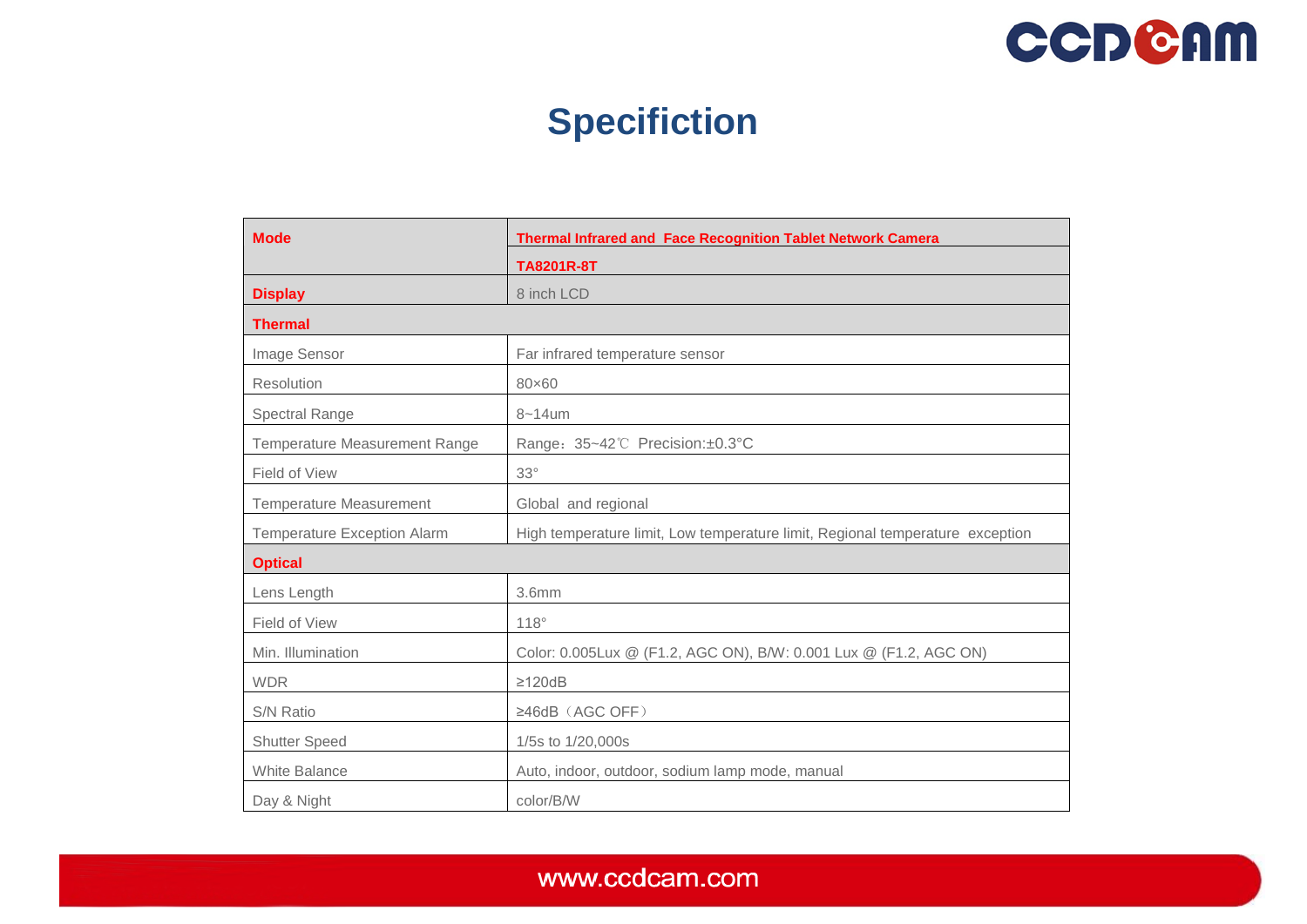# **CCDCAM**

| Video Compression            | H.265 Main Profile / H.264 High profile / M-JPEG     |
|------------------------------|------------------------------------------------------|
| Max Resolution               | 1920x1080@30fps                                      |
| Resolution                   | Main Stream: 1920x1080、1280x960、1280x720、720x576     |
|                              | Sub stream: 640x480, 352x288, 320x240, 176x144       |
|                              | MJPEG: 1920x1080、1280x720、shut down                  |
| <b>Stream</b>                | CBR, VBR(from 32Kbps to 10Mbps)                      |
| Audio Compression            | G711, PCM                                            |
| <b>AI</b>                    |                                                      |
| <b>Face Capacity</b>         | Max. 50,000 face                                     |
| <b>Recognition Speed</b>     | $<$ 300 $ms$                                         |
| Live Detection               | support                                              |
| <b>General</b>               |                                                      |
| Power Interface              | DC12V                                                |
| Network Interface            | 1 10M/100M Ethernet port (RJ-45)                     |
| Wiegand                      | 1 channel                                            |
| Digital interface            | 1 channel                                            |
| Power Consumption            | 5W                                                   |
| Work Temperature/Humidity    | 0%-90% RH (Non-condensing)                           |
| <b>Operating Temperature</b> | $-20^{\circ}$ C $-60^{\circ}$ C                      |
| Dimension                    | 215 mm $\times$ 125 mm $\times$ 25 mm (with bracket) |
| Weight                       | Approx. 1.0 kg                                       |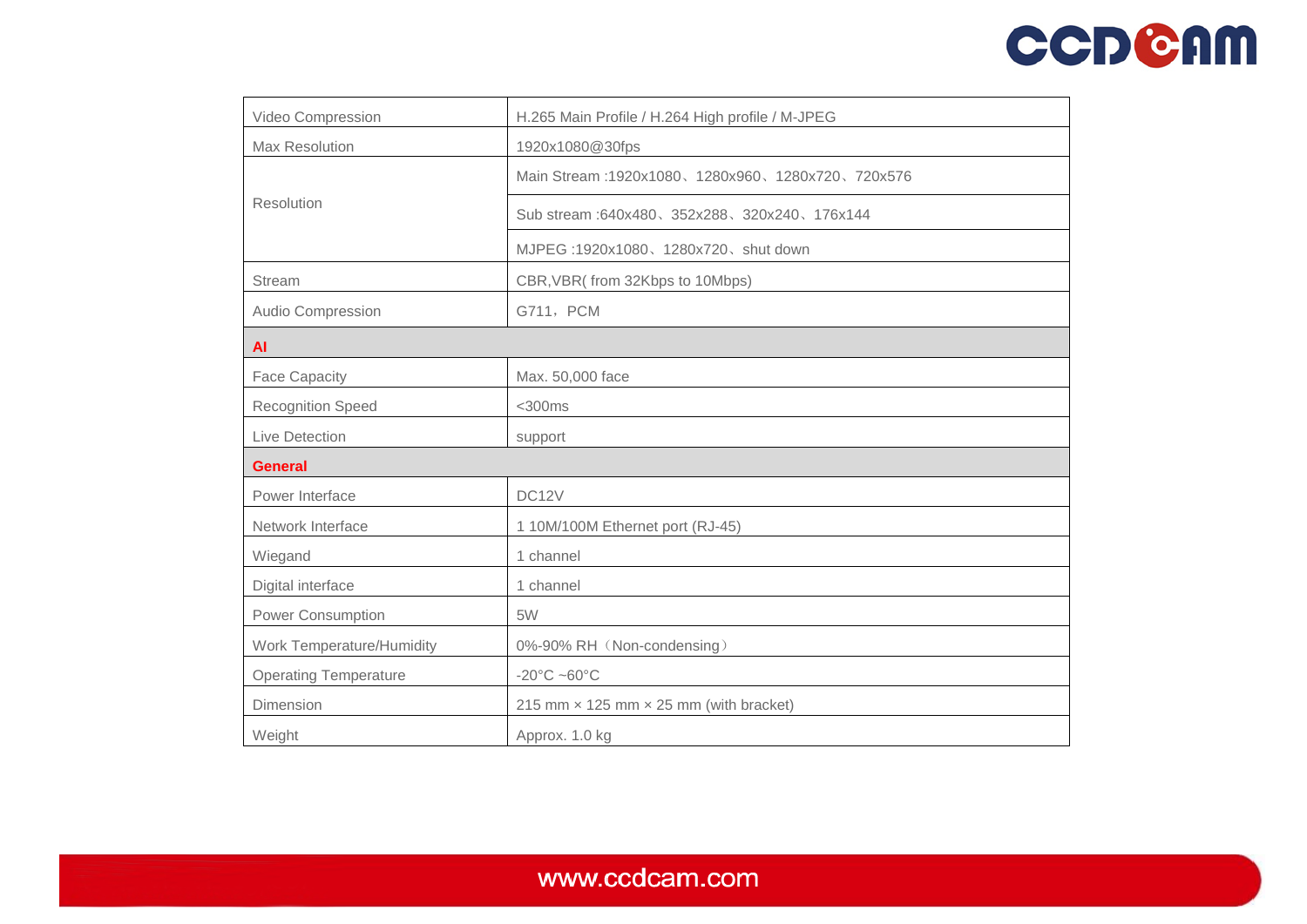

## **Product Interface**

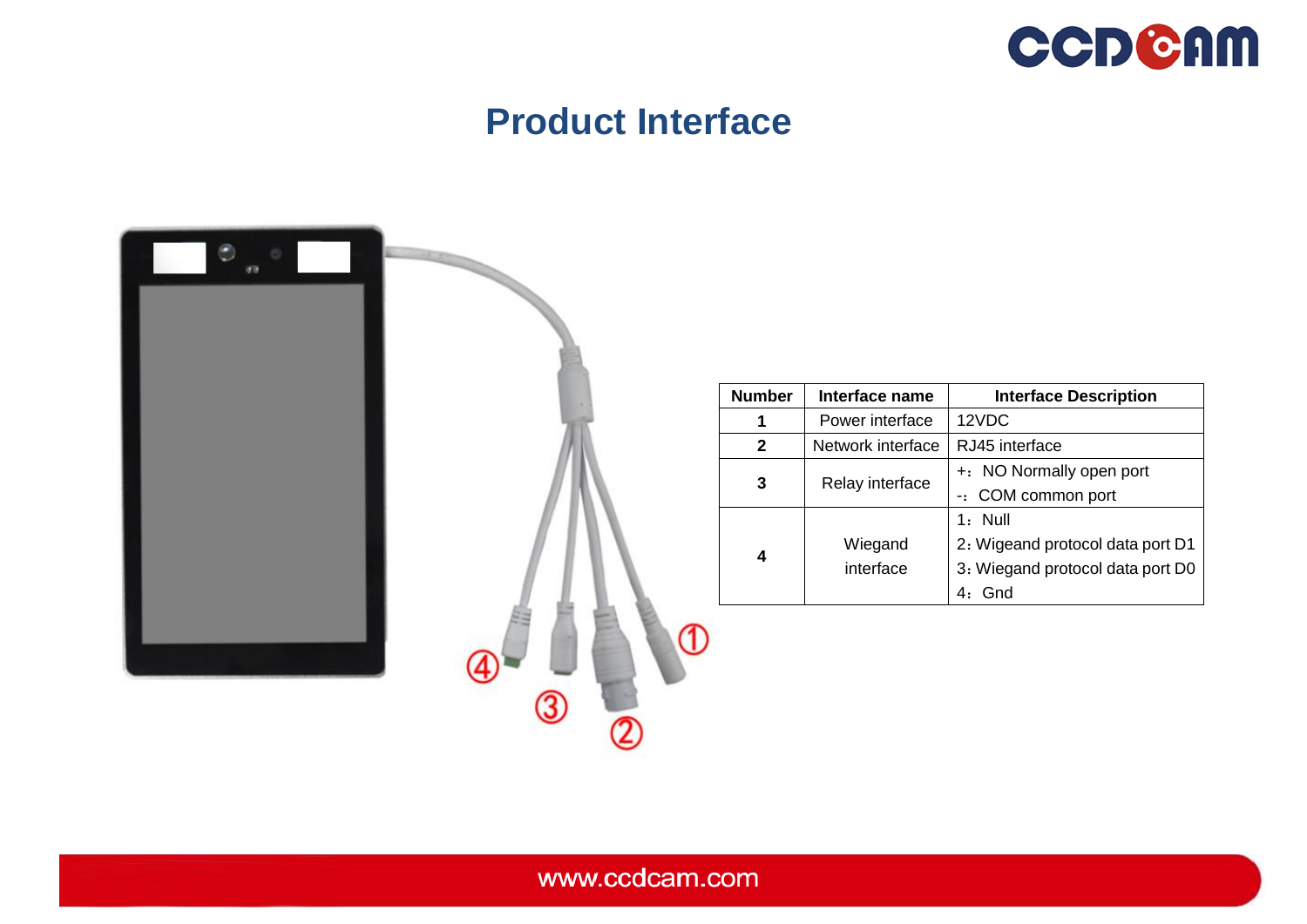# **CCDCAM**



# **Application Scenarios**

TA8201R-8T Thermal Infrared and Face Recognition Tablet Network Camera can be used in residential communities, enterprises and institutions, shopping malls, supermarkets, service industry places, public transportationand technical support team to provide you with suitable solution.